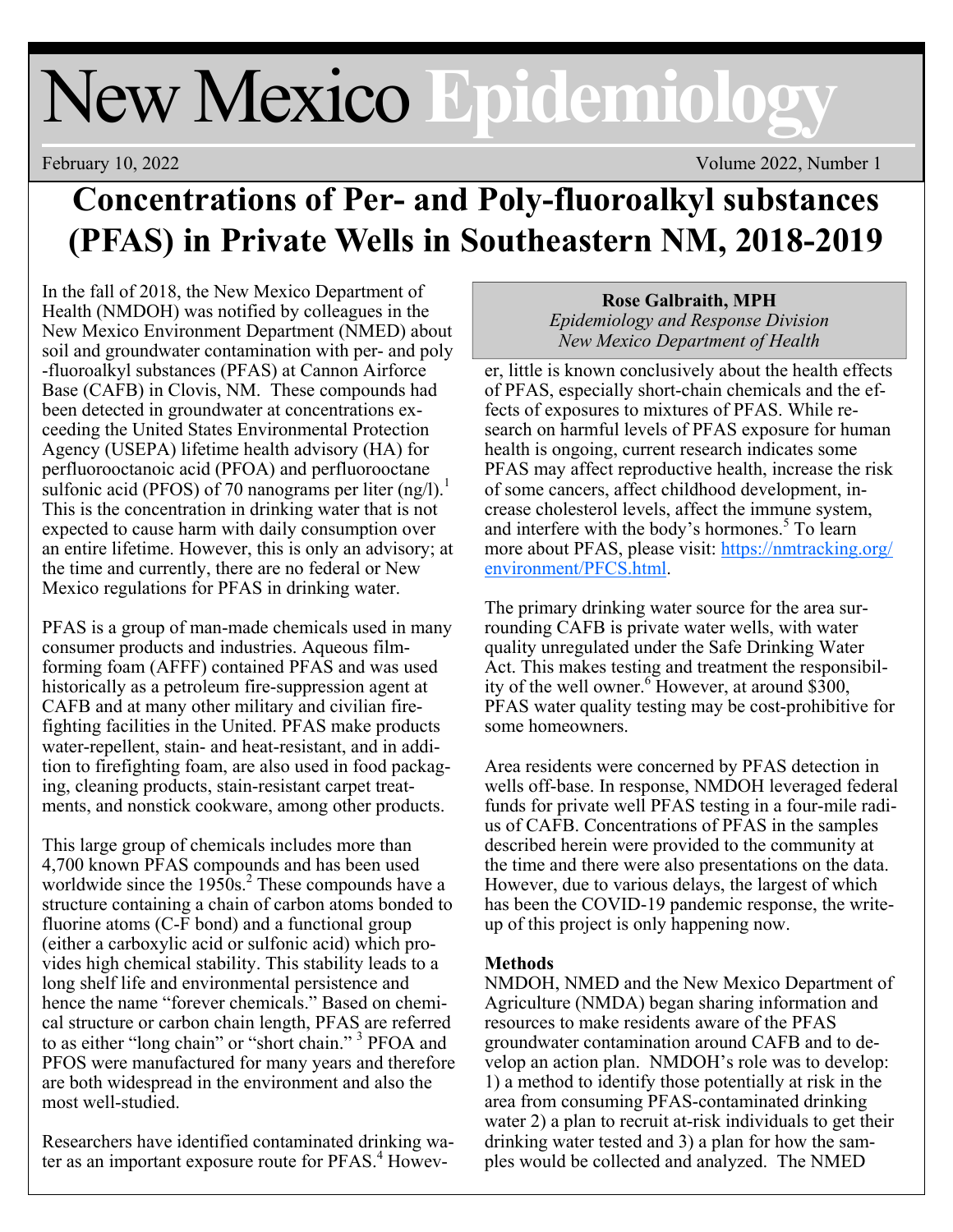Groundwater Quality Bureau (GWQB) supported this effort by offering expertise on sampling protocols and by providing sampling personnel. NMED Drinking Water Bureau (DWB) also sampled any community water systems in the area for PFAS.

#### **Results**

1. Method to identify potentially at-risk individuals NMDOH Epidemiology and Response Division's (ERD) Environmental Health Epidemiology Bureau (EHEB) Private Wells Program (PWP) gathered available well locations and owner information through the PWP well water quality database and the NM Office of the State Engineer (NM OSE) online application (POD Finder). Well owner contact information was obtained from the OSE Water Rights Reporting System database and district office. Well locations were compiled into a Geographic Information System (GIS) usable format and mapped along with known contamination sites that were provided by NMED.

### 2. Plan to recruit at-risk individuals

A joint agency press release (NMED, NMDOH, and NMDA) summarized what was known about the location and extent of PFAS contamination in groundwater at the time, including off-base well concentrations of up to  $1,600$  ppt.<sup>7</sup> EHEB requested that Clovis residents call the NMDOH on-call line so that residents could be recruited for collection of in-person water samples for PFAS analysis. Based on recommendations from the NMED and the characteristics of the contamination plume, a four-mile radius from the air force base property boundary was identified as the area with the highest potential risk of groundwater contamination.

NMDOH-ERD was approved to use funds from the Centers for Disease Control and Prevention (CDC) Environmental Public Health Tracking (EPHT) grant to test private domestic wells. Residents within the fourmile radius were offered free water testing. Inclusion was determined by geocoding the residential address of callers requesting testing. All callers within the area were assigned a unique identifier. Geocoding was done following the NMDOH address geocoding protocol and using ESRI ArcMap. A four-mile buffer around CAFB and a spatial join were used to determine address inclusion or exclusion within the four-mile boundary.

3. Sampling plan and water analysis results The plan specified inclusion criteria, sampling personnel, the selected contracted testing laboratory, NMDOH responses for results above and below the USEPA HA level, and actions NMDOH would not take, such as providing water treatment systems.

Using the participant's geocoded physical address, GIS methods were employed to separate sampling locations into 3 sectors with a team and sample date assigned to each sector. Residents of each sector were notified to schedule in-person sampling, and this was coordinated with field teams. Sampling of well water was conducted by NMED and NMDOH-EHEB personnel following the NMDOH/NMED PFAS field sampling protocol and documented on a PFAS-well test form. Each participant was provided a PFAS- and private wellsfocused information packet. Samples were collected prior to any treatment. Samples were provided to the contracted laboratory and analyzed for 6 compounds following USEPA method 537.<sup>8</sup>

NMDOH answered public inquiries and addressed concerns through on-call services and attending a public meeting. A total of 130 people contacted NMDOH through the on-call line (includes repeat callers). Among these, 59% asked about water testing, 13% about the contamination, 9% had concerns about livestock/animals drinking the water, 4% had health concerns, 4% asked about the four-mile radius, 3% wanted guidance, 3% had economic concerns, 3% had specific questions for CAFB, and 2% had questions about water treatment. All callers were asked if they wanted water testing, 126 (97%) said yes, 2 (1.5%) had no recorded response, and 2 (1.5%) said maybe. Over 100 well owner/users received NMDOH information packets. The EPHT and PWP, with other EHEB partners, developed educational materials. Materials included: PFAS and Health fact sheet, nmtracking.org webpages on PFAS and health and testing and treating private wells for PFAS, a FAQ document, and information on water hauling (for livestock). NMDOH online PFAS resources on nmtracking.org were accessed nearly 500 times between October 2018-August 2019.

Ninety-three water samples were analyzed in 2018 for 6 perfluorinated compounds (PFBS, PFHpA, PFHxS,  $P<sup>F</sup>NA$ , PFOS and  $P<sup>2</sup>OA<sup>3</sup>$ ). These compounds were of highest concern at the time. One sample had a lowlevel detection of PFHxS. The results confirmed testing previously done by CAFB. Sixteen wells were tested in 2019 for 21 PFAS compounds, by EPA method 537, including the one well with a detection in 2018.<sup>8</sup> The number of PFAS compounds analyzed were increased to 21 as a result of updated research and the review of national best practices.

Overall, a total of 109 well water samples were analyzed for PFAS. Three private wells to the southeast of the base and in the contamination plume defined by CAFB had detections of PFBA, PFPeA, PFHxA, PFBS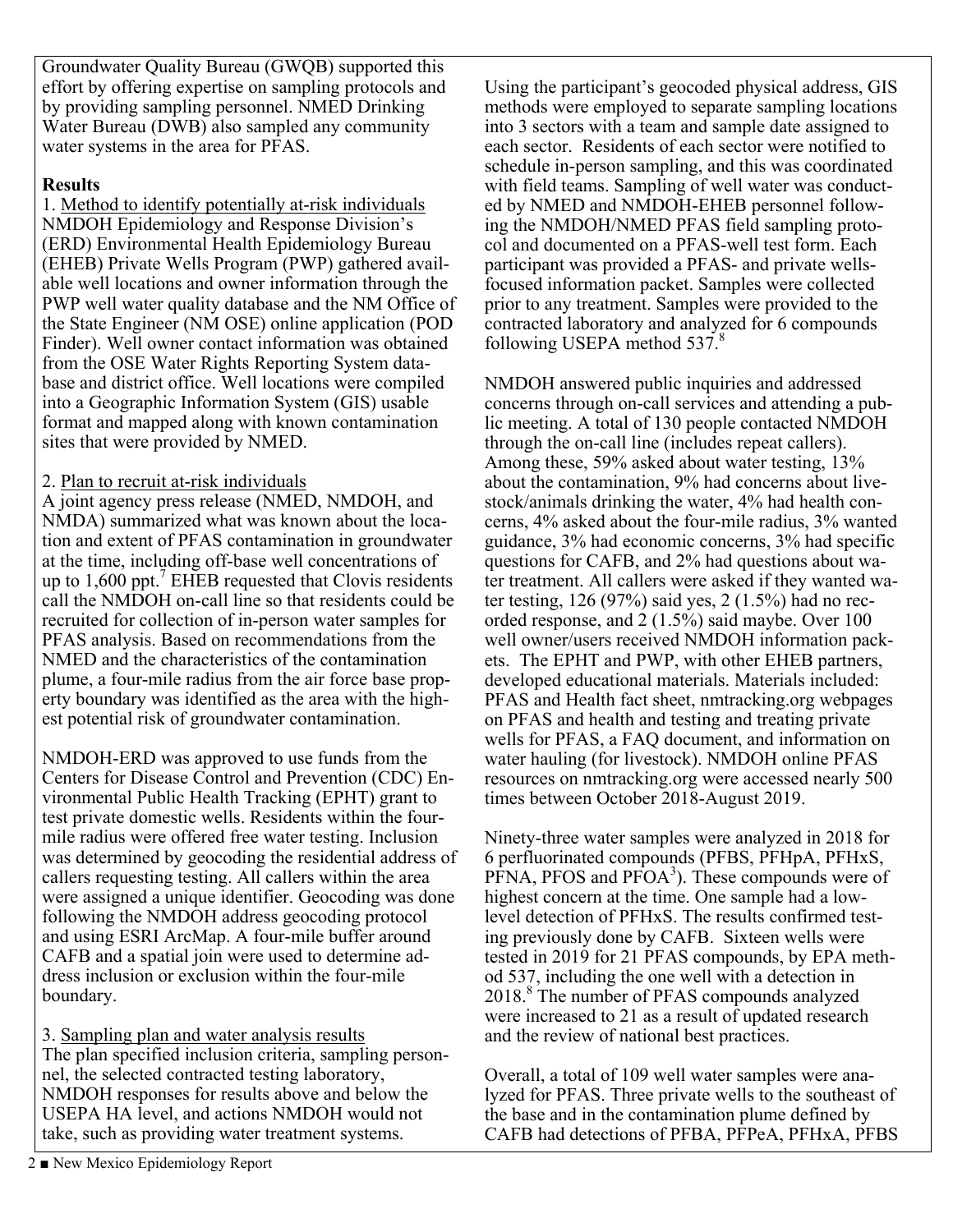and  $PFHxS.<sup>3</sup>$  Participants were called within three days of receipt of laboratory results. Follow-up letters were sent out to all participants with results and an explanation. Further questions were directed through the oncall service or to the EHEB sampling coordinator.

The NMED DWB tested a community water system to the north of the base for 6 PFAS and had a low-level detection of PFHxS. NMDOH resampled this community water for the more inclusive suite of 21 PFAS; the total PFAS was 63.4 ppt (detections of PFBA, PFPeA, PFHxA, PFHpA, PFBS, and PFHxS). Table 1 shows summary results of 2018 and 2019 private well testing.

#### **Discussion**

While laboratory analysis confirmed detections of PFAS compounds around CAFB, concentrations were low and did not exceed the EPA lifetime HA level for PFOA and PFOS of 70 nanograms per liter (ng/L).

Drinking water analysis for PFAS continues to rapidly evolve and become more comprehensive. Because PFAS is an emerging contaminant, one challenge of this response effort was compiling timely, verified information including: identifying certified laboratories, residential water treatment technologies, and companies that serve rural NM.

Finding and reaching well owners in a timely manner during any water quality-related response in NM is a challenge. This area has high agricultural use in a mixed urban-rural county, presenting unique challenges. The locations of homes and wells and distances between properties presented logistical challenges for sampling teams. The presence of pit wells (large pit around the well to provide access to the underground water line connections below the frost line) also presented access challenges.<sup>9</sup> The proximity of dairies to potential contamination sites added complexity. For example, in addition to exposure through groundwater contamination, PFAS uptake into plants (feed) can occur through irrigated soil. PFAS are excreted through the milk, feces, and urine of dairy cows.

# **Updates and Recommendations**

Groundwater contamination plumes change over time as the plume moves through the aquifer system and the PFAS fate and transport in the environment is still being studied; therefore, it is important to continue to monitor PFAS in groundwater in the impacted area. Current work, led by NMED and supported by NMDOH, includes continued environmental surveillance of potentially-impacted private wells.

During the 2020 Legislative Session, \$100,000 was

appropriated to NMED "for a well testing program for signs of contaminated drinking and agricultural water resources in Curry and Roosevelt counties." With this funding, NMED developed and implemented a PFAS sampling program, in partnership with the USGS, testing for 28 different PFAS compounds. Sampling occurred in spring and summer of 2021 totaling 57 private well water samples with 9 PFAS detections. The highest total PFAS concentration detected at any single well was 7.4 ng/L (neither PFOA nor PFOS were detected).<sup>10</sup> All well owners were given results and an information sheet including contact information for the EHEB for health-related questions. Further information on NMED's ongoing PFAS efforts can be found online at https://www.env.nm.gov/pfas/.

Well owners can best protect their water supply. General recommendations to maintain a clean, healthy drinking water supply include: keeping possible contamination sources a safe distance from the well, regular water quality testing and if needed, treatment. More guidance is available at https://nmtracking.org/water. Water treatment options for PFAS include reverse osmosis, granular and powdered activated carbon, anion exchange, and advanced oxidation. There are no treatments to reduce PFAS in the body. Some strategies to reduce exposure can include reducing use/exposure to products that may include PFAS such as non-stick cookware, grease-resistant food packaging and stain resistant materials.

#### **References**

- 1. United States Environmental Protection Agency. Drinking Water Health Advisories for PFOA and PFOS. February 2021. https:// www.epa.gov/ground-water-and-drinking-water/drinking-waterhealth-advisories-pfoa-and-pfos.
- 2. National Institute of Environmental Health Sciences. Perfluoroalkyl and Polyfluoroalkyl Substances (PFAS). Accessed December 2021. https://www.niehs.nih.gov/health/topics/agents/pfc/index.cfm.
- 3. Interstate Regulatory Technology Council. Naming Conventions for Per- and Polyfluoroalkyl Substances (PFAS). August 2020. https:// pfas-1.itrcweb.org/fact-sheets/.
- 4. Agency for Toxic Substances and Disease Registry. Per- and Polyfluoroalkyl Substances (PFAS) and Your Health. June 2021. https://www.atsdr.cdc.gov/pfas/health-effects/exposure.html.
- 5. Agency for Toxic Substances and Disease Registry. Per- and Polyfluoroalkyl Substances (PFAS) and Your Health. June 2020. https://www.atsdr.cdc.gov/pfas/health-effects/index.html.
- 6. United States Environmental Protection Agency. Private Drinking Water Wells. October 2021. https://www.epa.gov/privatewells.
- 7. New Mexico Department of Health. https://www.nmhealth.org/news/ awareness/2018/10/?view=719
- 8. US Environmental Protection Agency. EPA PFAS Drinking Water Laboratory Methods. April 6, 2021. https://www.epa.gov/pfas/epapfas-drinking-water-laboratory-methods.
- 9. University of Kentucky. Pit Well. UK Environmental and Natural Resource Issues. https://water.ca.uky.edu/pitwell#:~:text=If%20you% 20have%20a%20pit,associated%20with%20pits%20is%20flooding.
- 10. New Mexico Environment Department, Drinking Water Bureau. PFAS sampling in Curry and Roosevelt Counties Interim Report. October 18, 2021. https://www.env.nm.gov/pfas/.